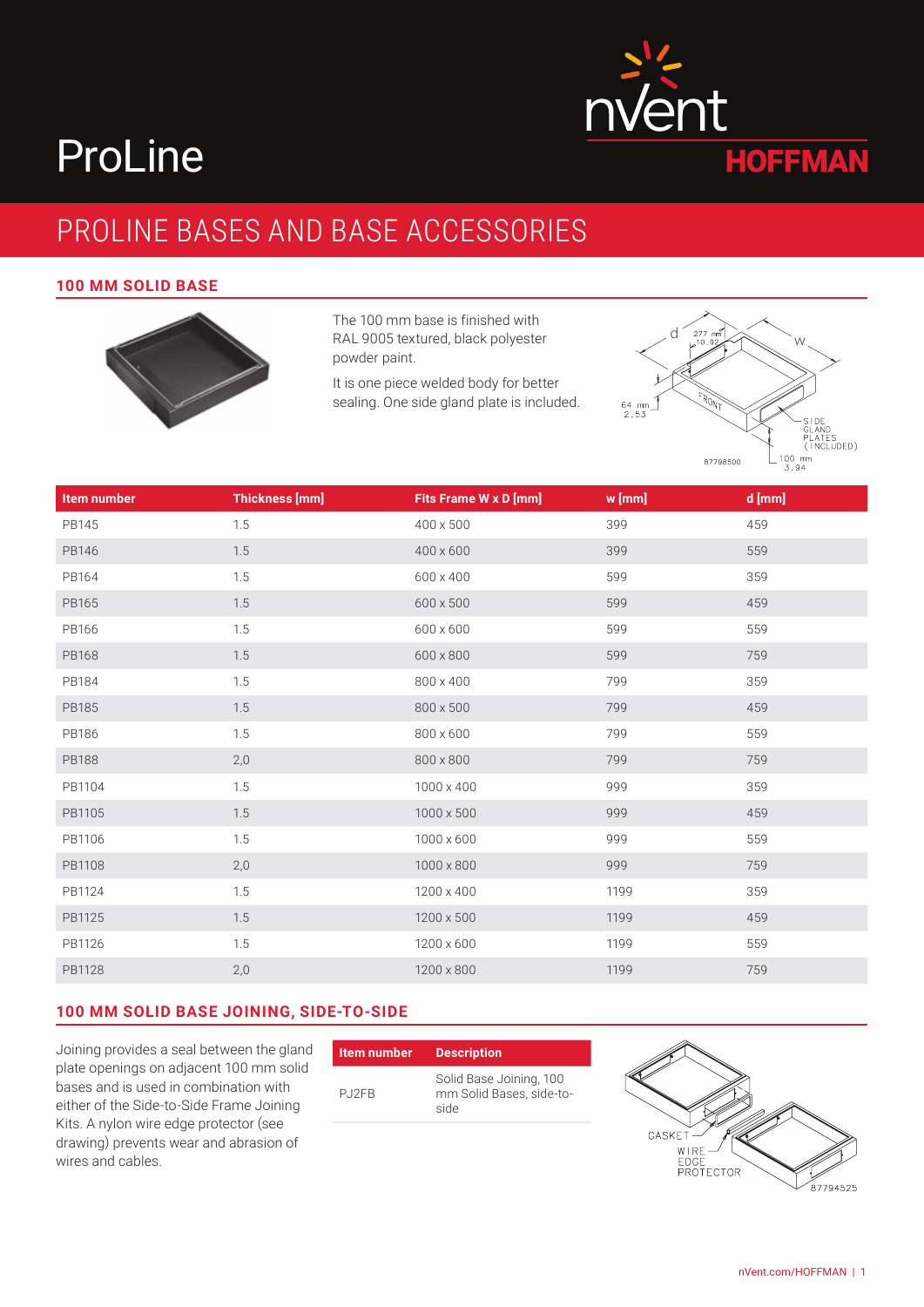#### **CABLE ENTRY GLAND PLATE**



Fits all standard ProLine 100 mm Solid Base gland openings. Can be used in place of standard solid gland plates furnished with 100 mm Solid Base. Adjustable opening for cable entry is foam-lined to maintain a dust-tight seal. Cable Entry Plate is 2,0 mm steel and finished with RAL 9005 textured, black polyester powder paint.



#### **BOTTOM PLATE WITH GLAND PLATES**



Bottom plate set consists of: bottom plate 1,5 mm painted RAL7035 textured with foam in place gasket; 3 pieces 1,5 mm galvanized gland plates with adhesive foam gaskets; all installation hardware.

The Gland Plate is an accessory to 100 mm Solid Base, 100 mm/ 200 mm Plinth Base.

These gland plates can be used without a base if casters, levelers or frame feet are installed.

Width 1200 mm has double amount of gland plates.

The Gland Plates can be used with all ProLine mounting plates or rack angles. The gland plates consist of a base mounting surface and two adjustable foam-gasketed plates that permit cable entry. The plates can be rotated 180 degrees for front or rear cable entry.

#### **STANDARD PRODUCT FOR SINGLE-BAY FRAMES**

| <b>Item number</b> | <b>Type</b> | <b>Fits Frame Width [mm]</b> | <b>Fits Frame Depth [mm]</b> |
|--------------------|-------------|------------------------------|------------------------------|
| PGP45              | Solid       | 400                          | 500                          |
| PGP46              | Solid       | 400                          | 600                          |
| PGP64              | Solid       | 600                          | 400                          |
| PGP65              | Solid       | 600                          | 500                          |
| PGPV65             | Vented      | 600                          | 500                          |
| PGP66              | Solid       | 600                          | 600                          |
| PGPV66             | Vented      | 600                          | 600                          |
| PGP68              | Solid       | 600                          | 800                          |
| PGPV68             | Vented      | 600                          | 800                          |
| PGP84              | Solid       | 800                          | 400                          |
| PGP85              | Solid       | 800                          | 500                          |
| PGPV85             | Vented      | 800                          | 500                          |
| PGP86              | Solid       | 800                          | 600                          |
| PGPV86             | Vented      | 800                          | 600                          |
| PGP88              | Solid       | 800                          | 800                          |
| PGPV88             | Vented      | 800                          | 800                          |
| <b>PGP104</b>      | Solid       | 1000                         | 400                          |
| <b>PGP105</b>      | Solid       | 1000                         | 500                          |
| <b>PGP106</b>      | Solid       | 1000                         | 600                          |
| <b>PGPV106</b>     | Vented      | 1000                         | 600                          |
| <b>PGP108</b>      | Solid       | 1000                         | 800                          |
| <b>PGPV108</b>     | Vented      | 1000                         | 800                          |
|                    |             |                              |                              |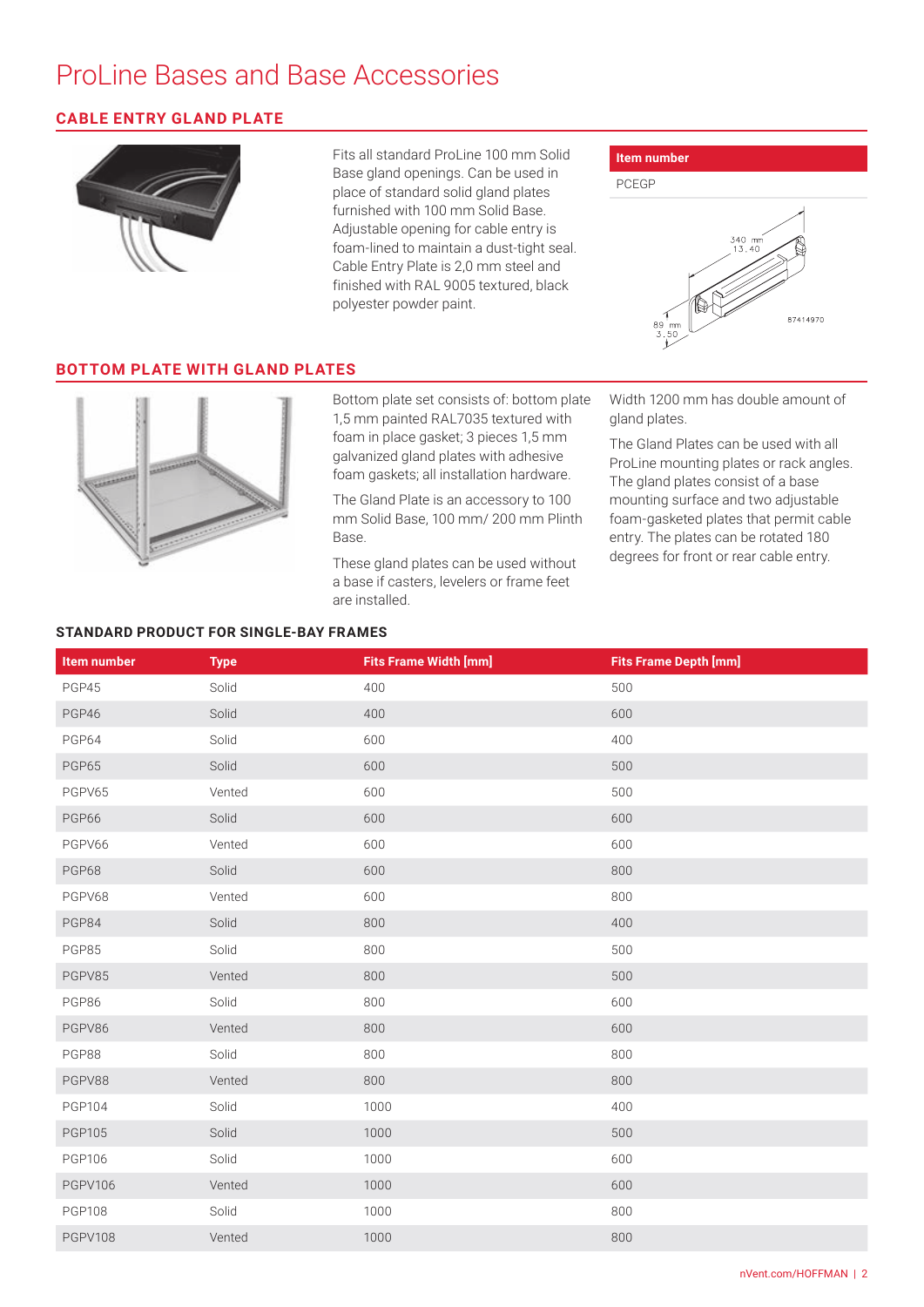#### **STANDARD PRODUCT FOR DOUBLE-BAY FRAMES**

| <b>Item number</b> | <b>Type</b> | <b>Fits Frame Width [mm]</b> | <b>Fits Frame Depth [mm]</b> |
|--------------------|-------------|------------------------------|------------------------------|
| <b>PGP124</b>      | Solid       | 1200                         | 400                          |
| <b>PGP125</b>      | Solid       | 1200                         | 500                          |
| <b>PGPV125</b>     | Vented      | 1200                         | 500                          |
| <b>PGP126</b>      | Solid       | 1200                         | 600                          |
| PGPV126            | Vented      | 1200                         | 600                          |
| <b>PGP128</b>      | Solid       | 1200                         | 800                          |
| PGPV128            | Vented      | 1200                         | 800                          |

#### **100 MM PLINTH BASE**



Plinth Bases install under an enclosure to provide space for cables to enter from below. A Plinth Base consists of four corner supports connected to four access panels.

The corner supports are cast aluminum. The access panels are 2,0 mm steel and attach to the corner supports with screws.

Plinth Bases are finished with RAL 9005 black textured, polyester powder paint and include all necessary mounting hardware.



| Item<br>number | <b>Fits Frame</b><br>$W \times D$ [mm] | W<br>[mm] | d<br>[mm] |
|----------------|----------------------------------------|-----------|-----------|
| PPB145         | $400 \times 500$                       | 399       | 459       |
| <b>PPB146</b>  | $400 \times 600$                       | 399       | 559       |
| PPR164         | 600 x 400                              | 599       | 359       |
| PPB165         | 600 x 500                              | 599       | 459       |
| PPR166         | 600 x 600                              | 599       | 559       |
| PPB168         | 600 x 800                              | 599       | 759       |
| PPB184         | 800 x 400                              | 799       | 359       |
| <b>PPB185</b>  | 800 x 500                              | 799       | 459       |
| PPB186         | 800 x 600                              | 799       | 559       |
| <b>PPB188</b>  | 800 x 800                              | 799       | 759       |
| PPR1104        | 1000 x 400                             | 999       | 359       |
| PPB1105        | 1000 x 500                             | 999       | 459       |
| PPB1106        | 1000 x 600                             | 999       | 559       |
| PPB1108        | 1000 x 800                             | 999       | 759       |
| PPB1124        | 1200 x 400                             | 1199      | 359       |
| PPB1125        | 1200 x 500                             | 1199      | 459       |
| PPB1126        | 1200 x 600                             | 1199      | 559       |
| PPB1128        | 1200 x 800                             | 1199      | 759       |

#### **200 MM PLINTH BASE**



Plinth Bases install under an enclosure to provide space for cables to enter from below. A Plinth Base consists of eight corner supports connected to four access panels.

The corner supports are cast aluminum. The access panels are 2,0 mm steel and attach to the corner supports with screws.

Plinth Bases are finished with RAL 9005 black textured, polyester powder paint and include all necessary mounting hardware.



| ltem<br>number | <b>Fits Frame</b><br>$W \times D$ [mm] | W<br>[mm] | d<br>[mm] |
|----------------|----------------------------------------|-----------|-----------|
| PPB245         | $400 \times 500$                       | 399       | 459       |
| PPB246         | 400 X 600                              | 399       | 559       |
| PPB264         | 600 x 400                              | 599       | 359       |
| PPB265         | 600 x 500                              | 599       | 459       |
| PPB266         | 600 x 600                              | 599       | 559       |
| PPB268         | 600 x 800                              | 599       | 759       |
| PPB284         | 800 x 400                              | 799       | 359       |
| PPB285         | 800 x 500                              | 799       | 459       |
| PPB286         | 800 x 600                              | 799       | 559       |
| <b>PPB288</b>  | 800 x 800                              | 799       | 759       |
| PPB2104        | 1000 x 400                             | 999       | 359       |
| PPB2105        | 1000 x 500                             | 999       | 459       |
| PPB2106        | 1000 x 600                             | 999       | 559       |
| PPB2108        | 1000 x 800                             | 999       | 759       |
| PPB2124        | 1200 x 400                             | 1199      | 359       |
| PPB2125        | 1200 x 500                             | 1199      | 459       |
| PPB2126        | 1200 x 600                             | 1199      | 559       |
| PPB2128        | 1200 x 800                             | 1199      | 759       |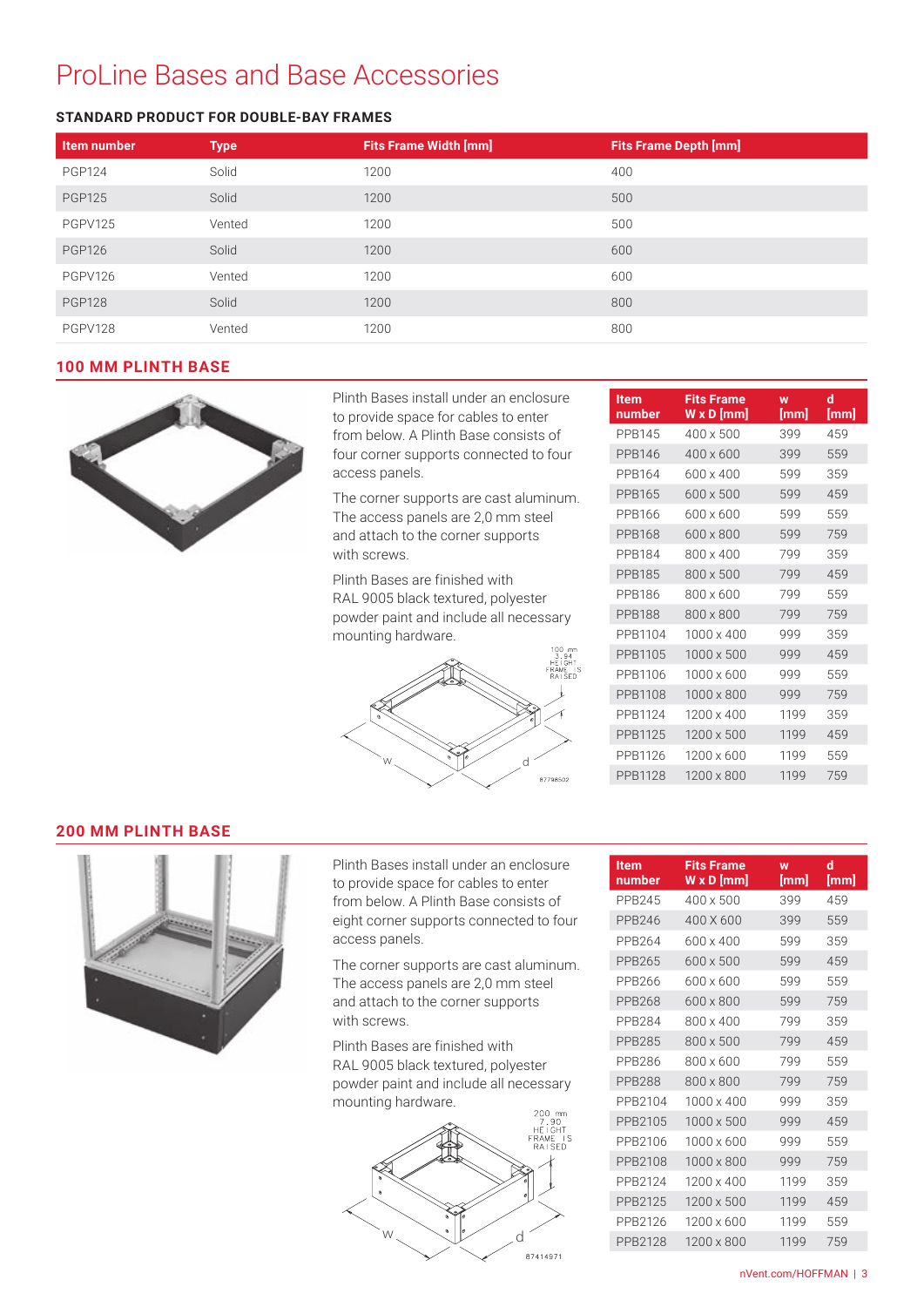#### **VENTED PLINTH BASE COVERS**



Vented Plinth Base Covers install in the front and rear openings of a standard plinth base in place of Solid Covers. Vented covers allow air to circulate into the enclosure. Vented Plinth Base Covers are available in 100 mm and 200 mm heights. These covers are finished with RAL 9005 black polyester powder paint and include all necessary mounting hardware.

A standard plinth base must be ordered in combination with Vented Plinth Base covers to form a Vented Plinth Base. If using a gland plate with the Vented Plinth Base, order a vented gland plate to provide air circulation through the bottom of the enclosure.

200 mm Plinth Bases require two sets of covers.

| ltem<br>number   | <b>Height</b><br>[mm] | <b>Fits</b><br><b>Frame Width</b><br><b>Type</b> | <b>Fits</b><br><b>Frame</b><br>[mm] | W<br>[mm] |
|------------------|-----------------------|--------------------------------------------------|-------------------------------------|-----------|
| PPBCV1600        | 100                   | Single<br>-Bay                                   | 600                                 | 599       |
| PPBCV1800        | 100                   | Single<br>-Bay                                   | 800                                 | 799       |
| PPBCV11000       | 100                   | Single<br>-Bay                                   | 1000                                | 999       |
| PPBCV11200       | 100                   | Double<br>-Bay                                   | 1200                                | 1199      |
| PPBCV2600        | 200                   | Single<br>-Bay                                   | 600                                 | 599       |
| <b>PPBCV2800</b> | 200                   | Single<br>-Bay                                   | 800                                 | 799       |
| PPBCV21000       | 200                   | Single<br>-Bay                                   | 1000                                | 999       |
| PPBCV21200       | 200                   | Double<br>-Bay                                   | 1200                                | 1199      |

#### **PLINTH BASE STACKING KIT**



Plinth bases are stackable with a maximum recommendation of 400 mm high. Kit consists of eight bolts and nuts and eight each of two types of washers used to join plinth bases.

| Item number  | <b>Description</b>       |
|--------------|--------------------------|
| <b>PPBSK</b> | Plinth Base Stacking Kit |

#### **PROLINE FRAME FLOOR-MOUNTING BRACKET**



Provides a structural method of bolting a ProLine frame to the floor. Fits all frame sizes. Made of 2,5 mm steel with plated finish. Kit includes four brackets and mounting hardware.